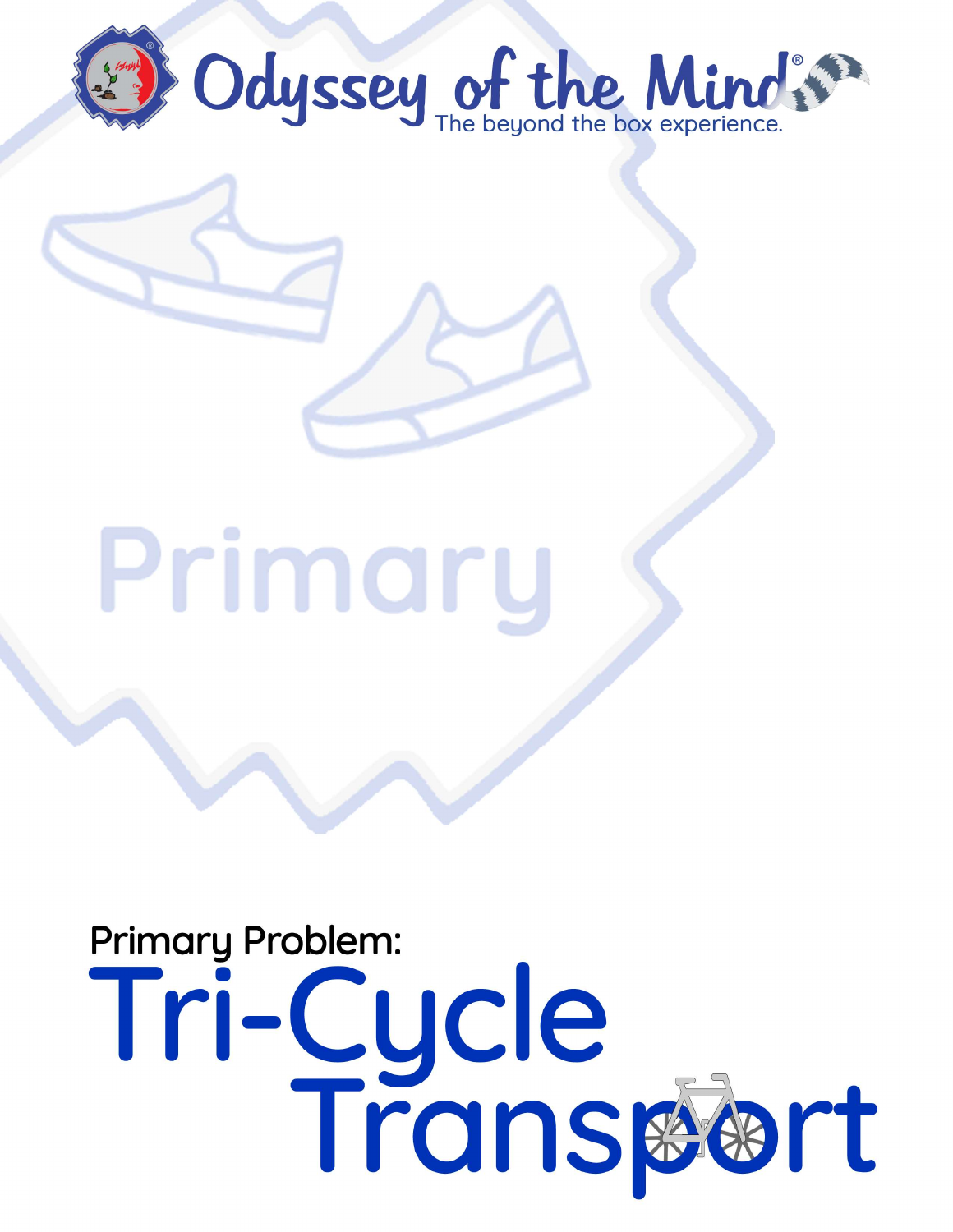### Tri-Cycle Transport

Primary Problem: Grades K-2 *Open to Virtual Teams*

#### **Introduction**

The Odyssey of the Mind Primary Problem is designed to introduce younger students to Odyssey of the Mind. The problem is written as it would be if it were a competitive problem, but it will not be scored. Teams that participate in a tournament will receive feedback and information about their solutions from the officials that they can use in their future Odyssey of the Mind problem solving experiences.

#### **A. The Problem**

We all know where the wheels on the bus take us, but how about the wheels on an OM-Mobile? In this problem, teams will design and build one or more vehicles used to transport something. Teams will build a vehicle that is powered three ways: human power, gravity, and free choice (e.g., battery, wind). The vehicle will travel forward, backward, and turn to a side. The performance will also include a funny narrator, a mechanic character, a salesperson, and a song about transportation that has a stanza repeated three times.

The **Creative Emphases** of the problem are on the performance, the propulsion systems, how running the vehicle is incorporated into the theme, and the salesperson character.

The **Spirit of the Problem** is for the team to create and present an original humorous performance about transportation. The team will run one or more vehicles with three different propulsion systems that transport items. When the transported items are combined, they form something a salesperson character will try to sell. The performance will also include a mechanic character that runs the vehicle(s), a funny narrator, and a song about transportation that repeats a stanza three times.

#### **B. Limitations** *(Italicized words/terms are defined in the 2021-22 Odyssey of the Mind Program Guide)*

- 1. **General Rules:** Read the *2021-22 Odyssey of the Mind Program Guide*. This manual is updated each year and includes important rules for solving Odyssey of the Mind problems and forms required for competition. Even though this is not a competitive problem, teams must refer and adhere to the **Program Rules** section of the guide to ensure safety and to prevent damage.
- 2. **Problem Clarifications:** No problem clarifications will be issued for this problem.
- 3. The **time limit** for this problem is 8 minutes. This starts when the Timekeeper says, "Team begin," and includes setup, Style, and the presentation of the solution.
- 4. The cost limit for this problem is \$125 (U.S.). The combined value of the materials used during the demonstration of the team's solution, including Style, cannot exceed this amount. The Odyssey of the Mind Program Guide explains the cost limit and lists items that are exempt from cost.
- 5. The team will create an original humorous performance that includes:
	- a. one or more original vehicles with different power sources.
	- b. items that are transported by the vehicles.
	- c. the vehicle(s) traveling.
	- d. a funny narrator.
	- e. a mechanic character.
	- f. a salesperson character.
	- g. a song about transportation.
	- h. five Style elements including two that are chosen by the team listed in F Style.
- 6. The **vehicle(s)**:
	- a. must be an original creation of the team. To be considered original, the way a vehicle travels and/or the way it is propelled must be a result of the team's ideas and work.
	- b. must have one or more floor contact points. It does not have to be a tricycle-style vehicle, but it can be.
	- c. may include *commercially produced* parts.
	- d. will be powered three different ways. This can be three different vehicles or multiple types of power on one vehicle. The required power sources are:
		- (1) human power (team member moves the vehicle)
		- (2) gravity (vehicle moves by the force of gravity, e.g., a ramp)
		- (3) free choice (e.g., battery, wind)
	- e. will transport items from one place to another on the performance site.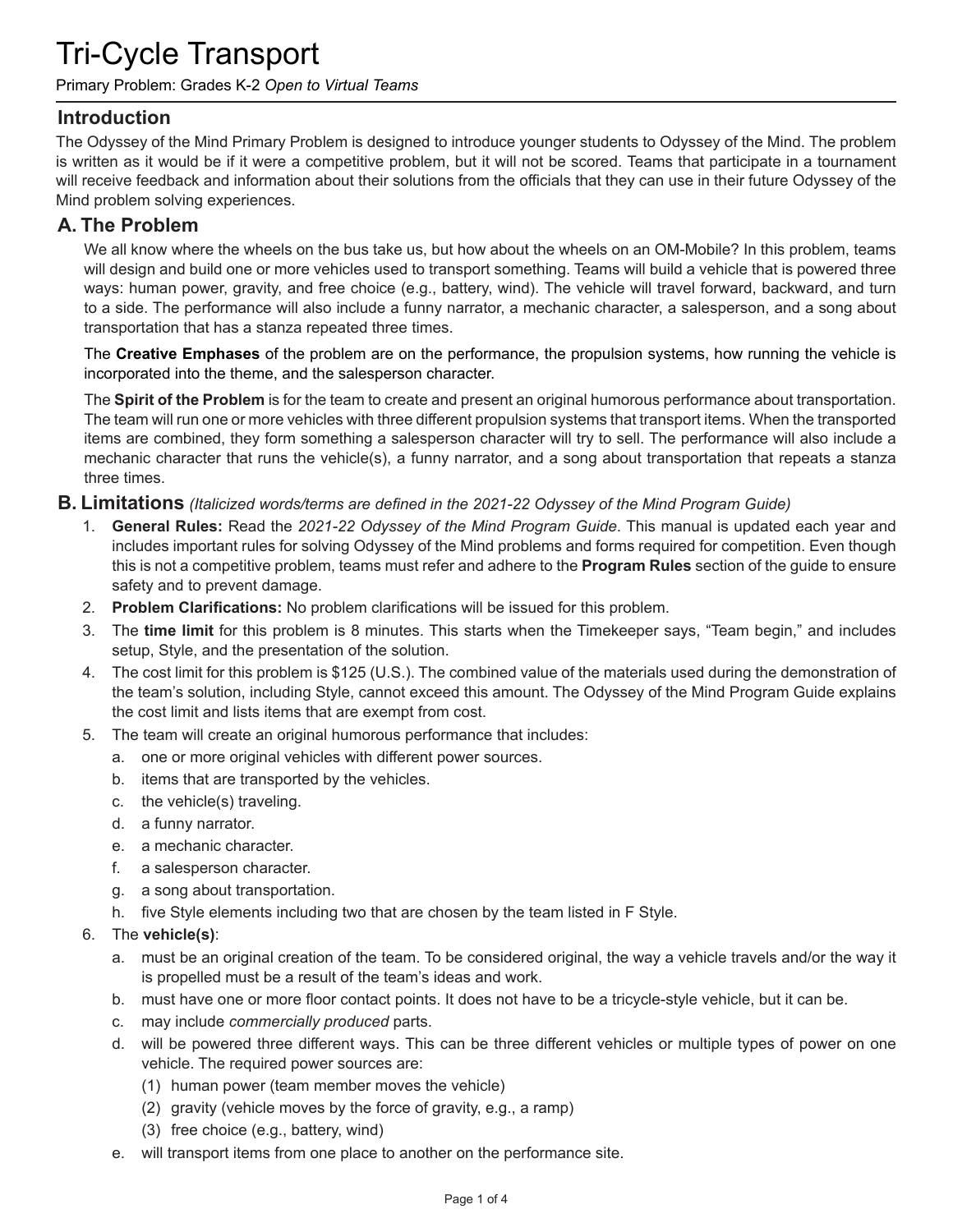#### 7. **Items that are transported**:

- a. must be at least two tangible objects that can be seen by the judges and audience on each required run.
- b. can be placed on the vehicle in any way.
- c. must be supported and carried by the vehicle during each run.
- d. will be combined to form an item the salesperson character will try to sell in the performance.

#### 8. The **vehicle(s) traveling the course**:

- a. When time begins the vehicle and any decorations on it must be located completely behind the Start Line (see Figure A); and all team members and props must be in the Staging Area.
- b. Teams will start a run using its first type of propulsion. It will cross the Start Line and travel with two or more items until some part of the vehicle crosses the Drop-off Line. The whole vehicle does not need to cross to be considered successful. If it is successful, the items being transported can be removed. The team will change the propulsion/ or the vehicle, load the next items to be transported, and begin another run from behind the Start Line to the Drop-off Line. This will continue until the vehicle uses all types of propulsion to transport items.
- c. If a run is not successful, the vehicle can make more attempts. If there are three failed attempts on any run, the team may continue making attempts or may remove the items and continue with its performance. **Figure A**
- d. All runs will be started by the Mechanic Character.



#### 9. The **funny narrator**:

- a. can be portrayed any way the team wishes.
- b. will tell the judges and audience when a run is being made.

#### 10. A **mechanic character**:

- a. must be a team member in costume.
- b. will run the vehicles.

#### 11. The **salesperson character**:

- a. can be portrayed in any way but must be a character as defined in the *Odyssey of the Mind Program Guide.*
- b. will try to sell the items once they are transported by the vehicle.

#### 12. The **song about transportation**:

- a. can be any style but must meet the definition of a *song* as described in the Odyssey of the Mind Program Guide.
- b. must include a *stanza* that is repeated three times. This can be three times in a row or said three times in the song as a whole.
- 13. The team should present the Staging Area Judge with four copies of a Team List on one side of one or two sheets of 8 ½" x 11" or A4 paper. This list must be hand-printed, typed, or computer generated and must include:
	- a. the team's membership name and number, the problem and division.
	- b. a brief description of the three types of propulsion and the order they will be used.
	- c. a brief description of the items being transported.
	- d. a brief description of the funny narrator.
	- e. a brief description of the mechanic character.
	- f. a brief description of the salesperson character.
	- g. when the song about transportation will take place and the stanza that is repeated three times.
	- h. the signal the team will use to indicate it has finished its performance.

#### **C. Site, Setup and Competition**

1. A stage or floor area a minimum 7' x 10' (2.1m x 3m) will be used, but a larger area is desirable. This will not be marked. Teams must be prepared to perform in a 7' x 10' area. If space permits, the team may perform and/or place equipment, props, etc. outside the 7' x 10' area. If a drop-off exists beyond the 7' x 10' dimensions, a caution line may be taped 30" (76.2 cm) from the edge of the drop-off. This will serve as a warning, not a boundary. There will be a taped Start Line and taped Drop-off Line (see Figure A).

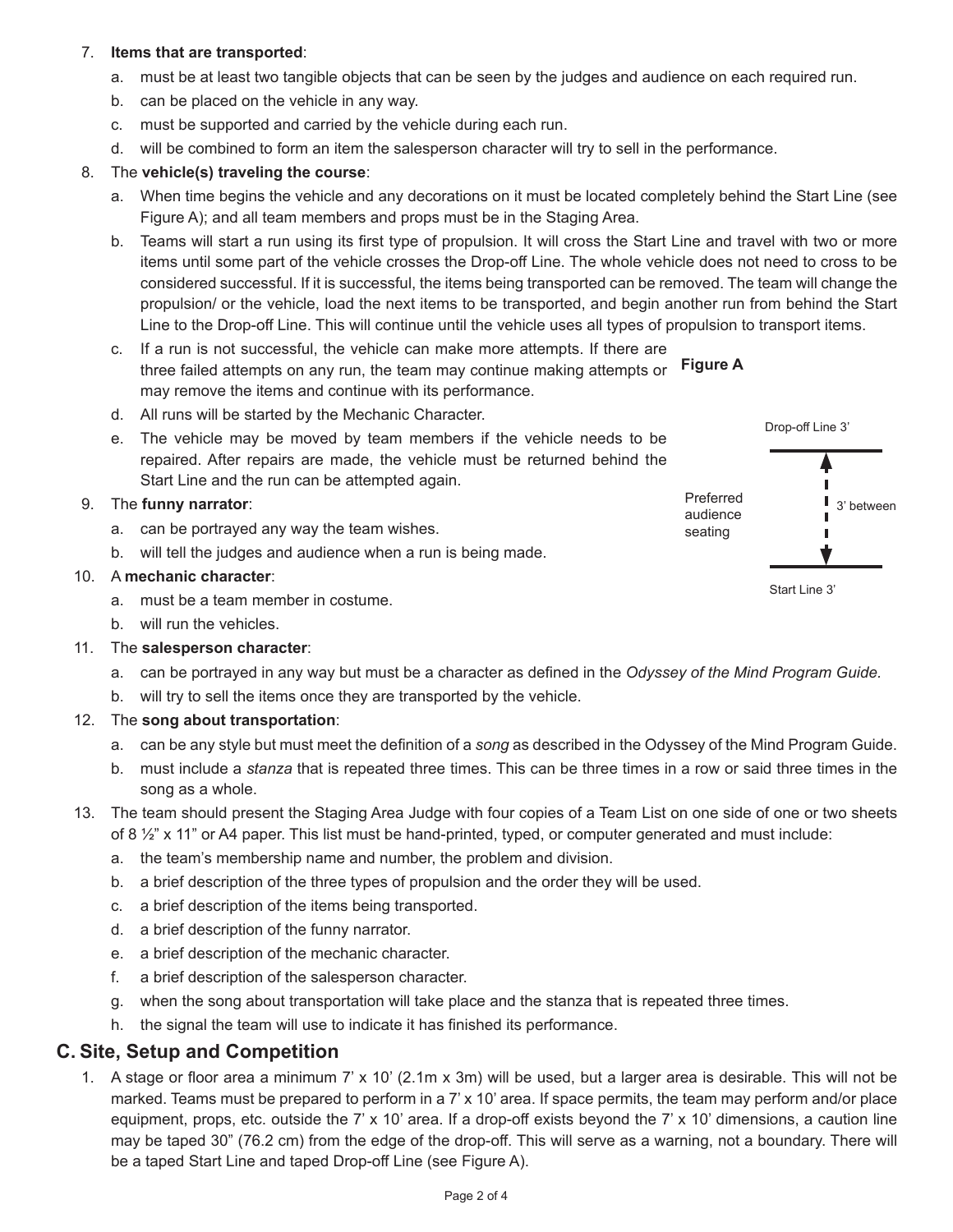- 2. All props must be provided by the team. If teams are to demonstrate their solutions at a tournament, the Tournament Director will advise them if any standard items, such as tables and chairs, will be available. (Teams wishing to present their solutions at a competition must make arrangements with the Tournament Director in advance of the competition date.)
- 3. Team members and their props will remain in a Staging Area until the judge says, "Team begin." It will be the team's responsibility to complete the problem solution within the 8-minute time limit. The team must give a signal when it is finished.
- 4. Prop disassembling and cleanup can be done after time ends. Others not on the team's roster can help the team clear the site and remove the team's props.

**D. Scoring** *If this were a competitive problem the scoring might appear as follows:*

| 1.  |                                                                                                                         |                              |
|-----|-------------------------------------------------------------------------------------------------------------------------|------------------------------|
| 2.  |                                                                                                                         |                              |
| 3.  |                                                                                                                         |                              |
|     | a.<br>b.                                                                                                                |                              |
| 4.  |                                                                                                                         |                              |
|     | a.                                                                                                                      |                              |
|     | b.                                                                                                                      |                              |
|     | C.                                                                                                                      |                              |
| 5.  |                                                                                                                         |                              |
|     | a.                                                                                                                      |                              |
|     | b.                                                                                                                      |                              |
| 6.  |                                                                                                                         |                              |
|     | a.                                                                                                                      |                              |
|     | b.                                                                                                                      |                              |
| 7.  |                                                                                                                         |                              |
|     | a.                                                                                                                      |                              |
|     | b.                                                                                                                      |                              |
|     | C.                                                                                                                      |                              |
| 8.  |                                                                                                                         |                              |
|     | Creativity of how selling the items is<br>a.                                                                            |                              |
|     |                                                                                                                         |                              |
|     |                                                                                                                         |                              |
| 9.  |                                                                                                                         |                              |
|     | а.                                                                                                                      |                              |
|     |                                                                                                                         |                              |
| 10. |                                                                                                                         |                              |
|     |                                                                                                                         | Maximum Possible: 200 points |
|     | E. Penalties- If this were a competitive problem the penalties might appear as follows:                                 |                              |
| 1.  |                                                                                                                         |                              |
| 2.  |                                                                                                                         |                              |
| 3.  |                                                                                                                         |                              |
| 4.  |                                                                                                                         |                              |
| 5.  |                                                                                                                         |                              |
|     | Teams that don't present a scored element of the problem (see D. Scoring) will not receive a penalty, they will receive |                              |

*a zero score for that category.*